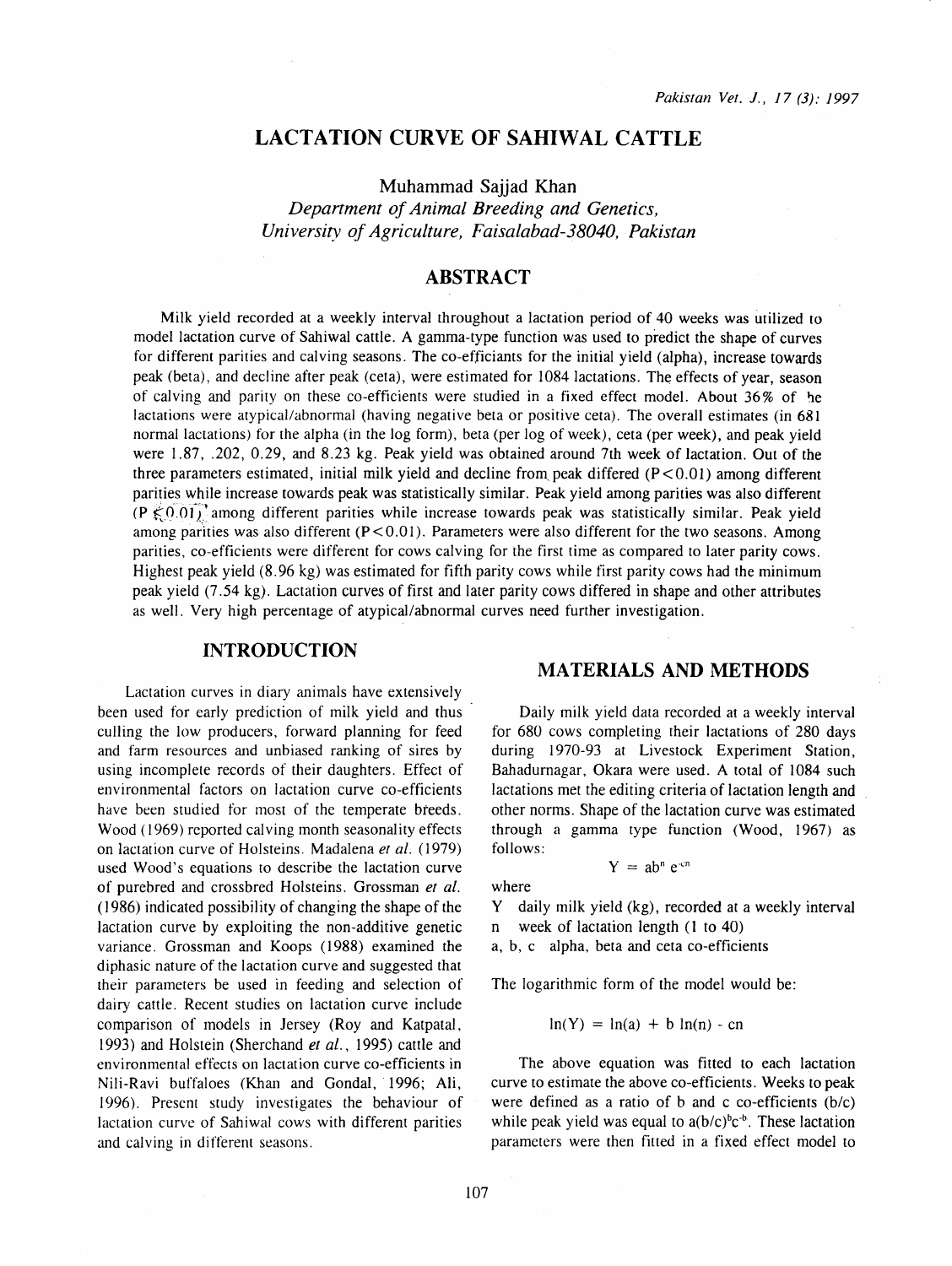analyze variation. Lactations with positive beta and negative ceta were only used for parity and season of calving effects. Lactations for which estimated peak yield was more than 20 kg were also not included. The fixed factors included in the model were: years. season of calving, their interactions and parities. Macros were defined in QPRO (Anonymous, 1993) to run the 1084 regression analyses.

### **RESULTS AND DISCUSSION**

Out of the 1084 lactations modeled, 381 had a negative beta i.e. they did not rise towards a peak after the initial milk yield in the first week of the lactation (Table 1). Most of these lactations were for the earlier rather than later parities. Out of 380 lactations for the cows calving for the first time, more than 35% were estimated to have decline instead of rising after the initial milk production. When lactations were grouped on the basis of season of calving, about half of those calving in summer months did not rise towards peak. Lactations that did not show a decline after the peak (negative ceta) were 202, of which 170 were represented in the summer while 32 in the winter. Thirty six percent of the total lactations were atypical/abnormal and most were those initiated in the summer rather than winter months. These values were quite higher than 1. 8% reported in Egyptian buffaloes (Mansour *et al.,* 1993) and 4.6% reported in Nili-Ravi buffaloes (Khan and Gondal, 1996).

Lactation curve co-efficients are presented in Table 2. The overall values for alpha, beta and ceta from the normal curves were 1.87, 0.202, and 0.029, respectively. The average peak yield for such lactations was 8.23 kg which was obtained in the 7th week of lactation. The so called normal lactations were 63% of the total lactations included in the study. The coefficients thus do not represent the population averages. Also, lactations were required to be of 280 days which left many lactations out.

Year had significant effect on initial milk yield, peak yield, and decline from peak yield (Table 2). Season also affected all the co-efficients significantly  $(P < 0.01)$ . Parity effects were also significant  $(P<0.01)$  on initial milk yield, peak yield and decline from the peak. First calvers had the lowest initial milk yield (Table 3) but co-efficients for other parities were statistically similar. Increase towards peak was similar among different parities but decline from peak was different statistically, highest decline being in the third parity cows. Curves were different for the two calving seasons with respect to all the co-efficients. Significant

effect of period, season of calving and parity on lactation curve co-efficients was reported by Cheema and Basu (1991). Mansour *et al.* ( 1993) and Khan and Gondal (1996) also reported different shapes of lactation curves for parities and seasons of calving.



Fig. 1: Predicted and actual lactation curve of Sahiwal cows

The overall estimated lactation curve along with the actual curve is presented in Fig. 1. It may be observed that the overall yield around peak, estimated weeks to obtain peak a bit late, over estimated yield around mid of the lactation with some over estimation towards the end of the curve. The actual curves for cows calving in different seasons had different behavior, especially towards the end of the lactation period. Cows calving in summer had a rise towards the end while cows calving in winter had a decline. This probably was due to improvement or deterioration in seasonal conditions as well as changes in feed and fooder availability. As season would switch after six month, cows calving during summer may experience winter for the later part of their lactation. Similarly, milk yield of cows calving during winter may be adversely affected by the summer for at least some months towards the end of their lactation. Models have been suggested to account for such seasonal effects. The stimulus to milk production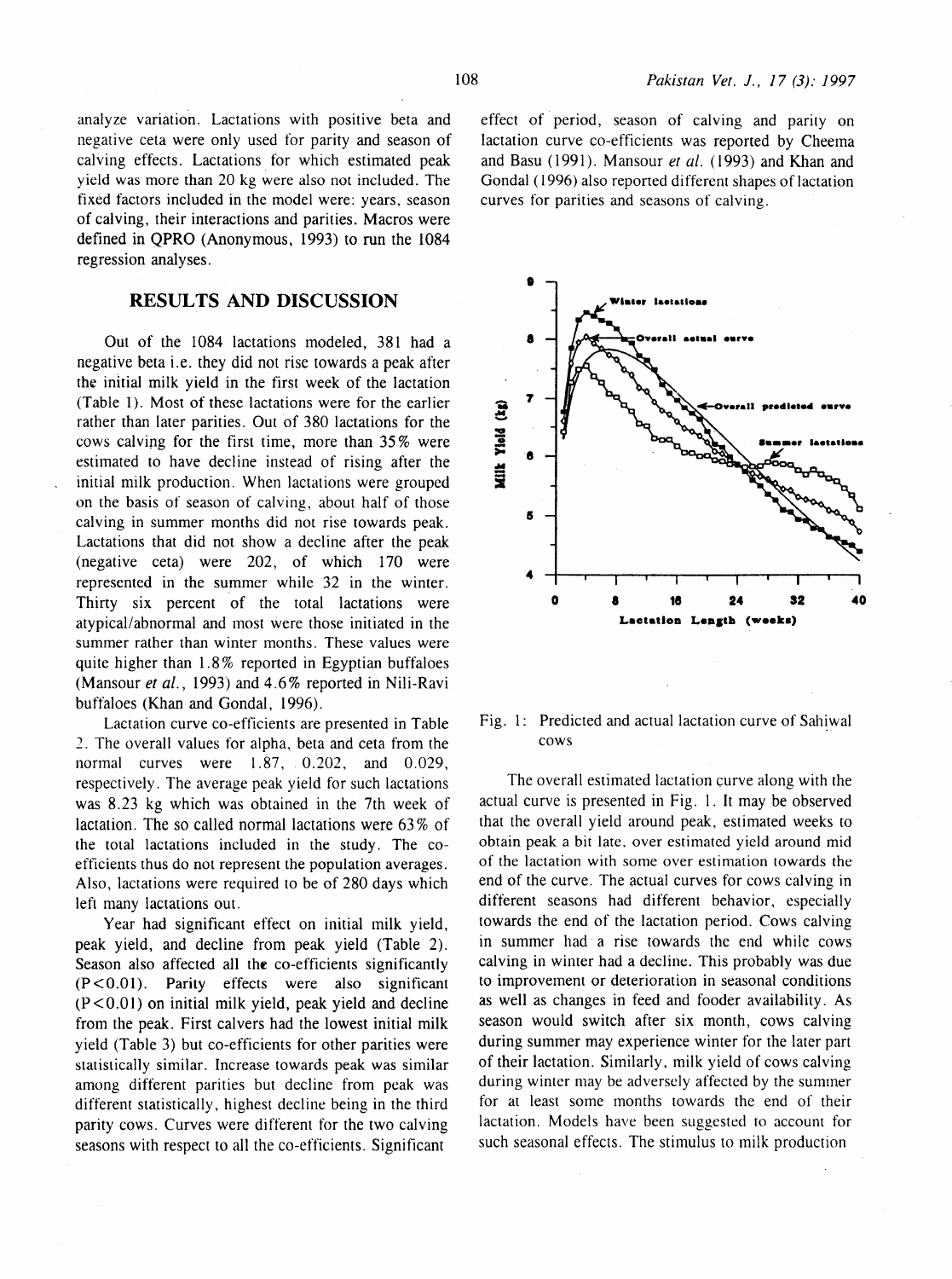|        | No.  | b < 0 | c > 0 | $b < 0$ or<br>c > 0 | % abnormal |
|--------|------|-------|-------|---------------------|------------|
| Parity |      |       |       |                     | ,          |
|        | 380  | 144   | 78    | 148                 | 39         |
| 2      | 249  | 95    | 47    | 97                  | 39         |
| 3      | 191  | 64    | 37    | 66                  | 34         |
| 4      | 145  | 42    | 23    | 42                  | 29         |
| 5      | 119  | 36    | 17    | 38                  | 32         |
| Total  | 1084 | 381   | 202   | 391                 | 36         |
| Season |      |       |       |                     |            |
| Summer | 501  | 250   | 170   | 260                 | 52         |
| Winter | 583  | 131   | 32    | 131                 | 22         |

Table I: Distribution of lactations with respect of co-efficients of lactation curve in Sahiwal cattle.

Table 2: F-ratios of analysis of variance for lactation curve co-efficients, peak yield and weeks to attain peak.

| Source of<br>variation | DF  | Alpha                | Beta                 | Ceta                | Peak<br>Yield       | Weeks to<br>Peak    |  |
|------------------------|-----|----------------------|----------------------|---------------------|---------------------|---------------------|--|
| Year $(Y)$             | 23  | $5.0$ <sup>*</sup>   | $1.3^{NS}$           | $1.7^{\circ}$       | $5.2$ <sup>**</sup> | 3.8"                |  |
| Season $(S)$           |     | $24.6$ <sup>**</sup> | $19.9$ <sup>**</sup> | $123.8$ **          | 53.5"               | 32.5                |  |
| Y x S                  | 21  | $2.2$ <sup>**</sup>  | 0.9 <sup>NS</sup>    | $2.3$ <sup>**</sup> | $2.1$ <sup>**</sup> | $3.0$ <sup>**</sup> |  |
| Parity                 | 4   | $13.0$ **            | 1.3 <sup>NS</sup>    | $5.2$ **            | $18.1$ **           | 0.9 <sup>NS</sup>   |  |
| Error                  | 631 |                      |                      |                     |                     |                     |  |

"Significant  $(P < 0.05)$  "Significant  $(P < 0.01)$  <sup>NS</sup>Non-significant

Table 3: Means<sup>\*</sup> for different parameters of lactation curve, peak yield and weeks to attain peak for different parities and calving seasons.

|                         | N   | In a      | b                  | c x<br>10          | Peak<br>Yield | Weeks to<br>Peak  |
|-------------------------|-----|-----------|--------------------|--------------------|---------------|-------------------|
| $\mu$                   | 681 | 1.87      | 0.202              | 0.293              | 8.23          | 6.94              |
| Parity                  |     |           |                    |                    |               |                   |
|                         | 228 | 1.79b     | 0.202a             | 0.289ab            | 7.54c         | 6.81a             |
| $\overline{2}$          | 147 | 1.91a     | 0.185a             | 0.288b             | 8.36b         | 6.87a             |
| $\overline{\mathbf{3}}$ | 124 | 1.88a     | 0.214a             | 0.315a             | 8.41b         | 7.04a             |
| 4                       | 102 | 1.91a     | 0.210a             | 0.292ab            | 8.78ab        | 7.20a             |
| 5                       | 80  | 1.94a     | 0.208a             | 0.299ab            | 8.96a         | 6.98a             |
| Season                  |     |           |                    |                    |               |                   |
| Summer                  | 232 | 1.82a     | 0.167a             | 0.212a             | 7.71a         | 8.05a             |
| Winter                  | 449 | $1.89b$ . | 0.221 <sub>b</sub> | 0.335 <sub>b</sub> | 8.50b         | 6.37 <sub>b</sub> |

 $\mathcal{A}^{\mathcal{A}}$ 

 $\bar{z}$ 

"Means with different letters in a column differ significantly  $(P < 0.05)$